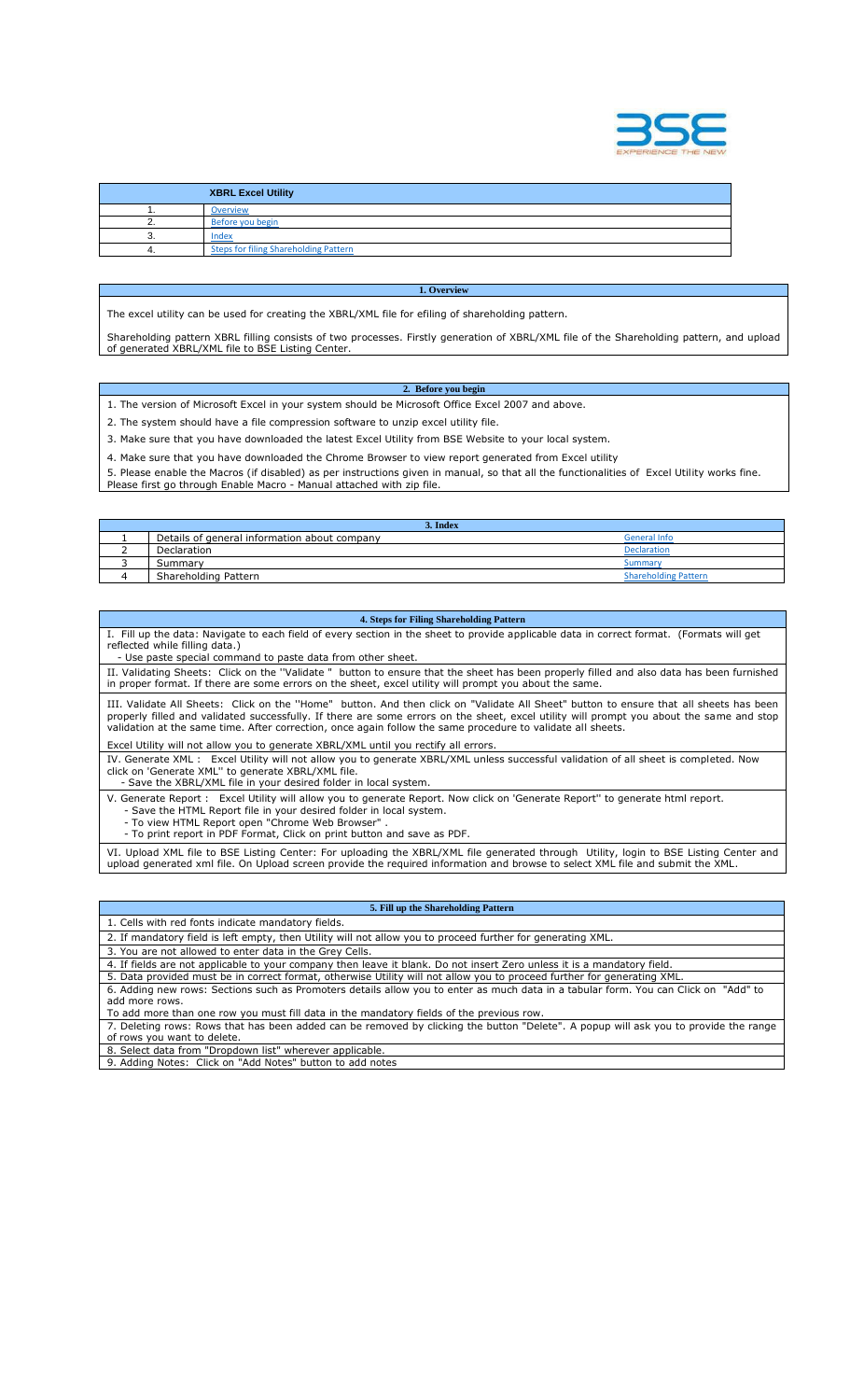**Home Validate**

| <b>General information about company</b>                                                   |                                      |
|--------------------------------------------------------------------------------------------|--------------------------------------|
| Scrip code                                                                                 | 536264                               |
| Name of the company                                                                        | <b>TIGER LOGISTICS INDIA LIMITED</b> |
| Whether company is SME                                                                     | <b>No</b>                            |
| Class of Security                                                                          | <b>Equity Shares</b>                 |
| Type of report                                                                             | Quarterly                            |
| Quarter Ended / Half year ended/Date of Report (For Prelisting / Allotment)                | 31-12-2017                           |
| Date of allotment / extinguishment (in case Capital Restructuring selected) / Listing Date |                                      |
| Shareholding pattern filed under                                                           | Regulation 31 (1) (b)                |

**Home Validate**

| Sr. No.        | <b>Particular</b>                                                                      | Yes/No         |
|----------------|----------------------------------------------------------------------------------------|----------------|
| $\mathbf{1}$   | Whether the Listed Entity has issued any partly paid up shares?                        | <b>No</b>      |
| $\overline{2}$ | Whether the Listed Entity has issued any Convertible Securities ?                      | <b>No</b>      |
| 3              | Whether the Listed Entity has issued any Warrants?                                     | <b>No</b>      |
| 4              | Whether the Listed Entity has any shares against which depository receipts are issued? | N <sub>0</sub> |
| 5              | Whether the Listed Entity has any shares in locked-in?                                 | <b>No</b>      |
| 6              | Whether any shares held by promoters are pledge or otherwise encumbered?               | <b>No</b>      |
| 7              | Whether company has equity shares with differential voting rights?                     | <b>No</b>      |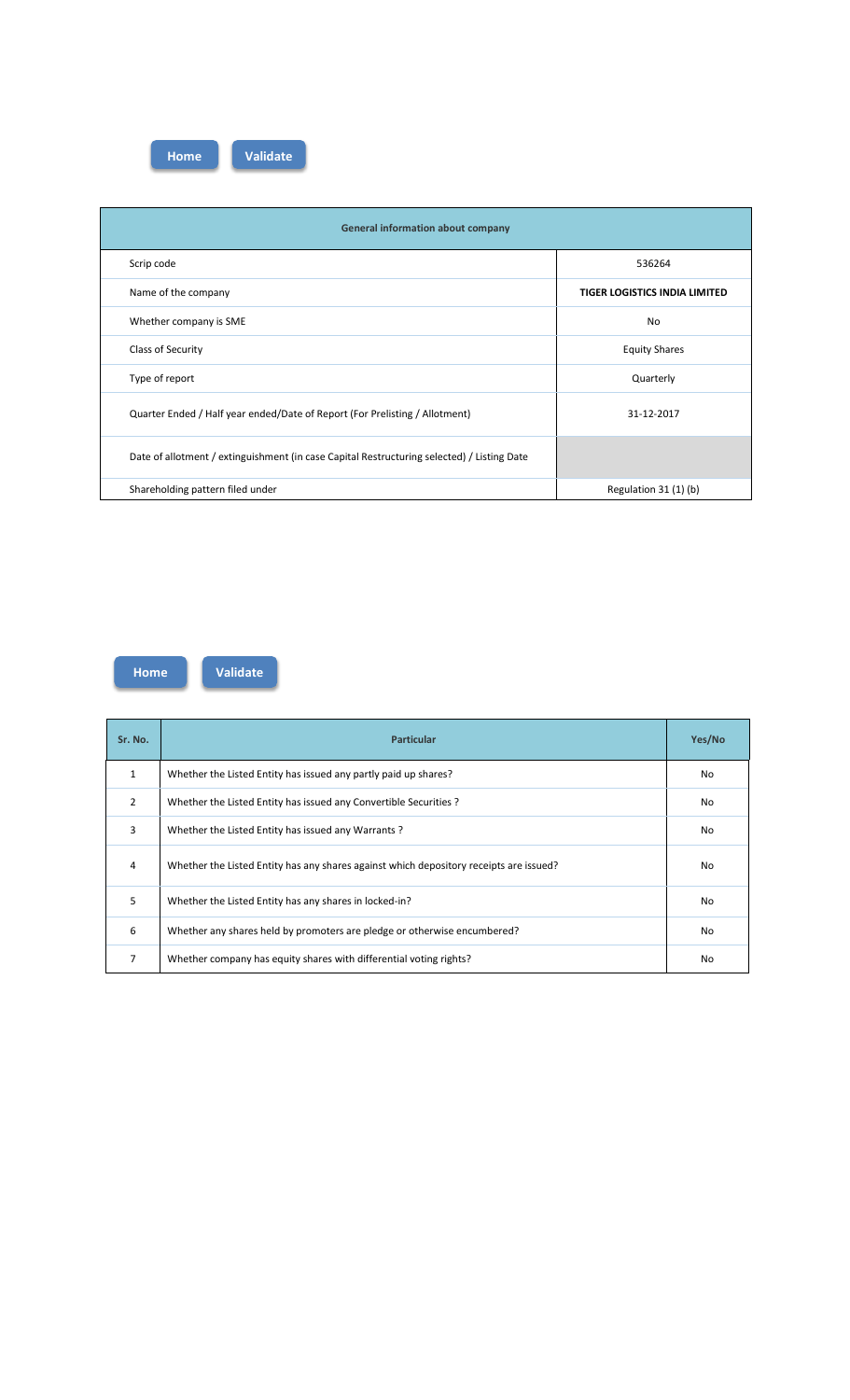**Home**

|                 |                                                | Table I - Summary Statement holding of specified securities                                                      |                                     |                                              |                                              |                                          |                                                                           |                                                                                                    |               |              |                                 |                                                 |                                                      |                                                                                  |                                                                                                                 |                                                                     |                                                |            |                                                                       |          |
|-----------------|------------------------------------------------|------------------------------------------------------------------------------------------------------------------|-------------------------------------|----------------------------------------------|----------------------------------------------|------------------------------------------|---------------------------------------------------------------------------|----------------------------------------------------------------------------------------------------|---------------|--------------|---------------------------------|-------------------------------------------------|------------------------------------------------------|----------------------------------------------------------------------------------|-----------------------------------------------------------------------------------------------------------------|---------------------------------------------------------------------|------------------------------------------------|------------|-----------------------------------------------------------------------|----------|
|                 |                                                | Note: Data will be automatically populated from shareholding pattern sheet - Data Entry Restricted in this sheet |                                     |                                              |                                              |                                          |                                                                           |                                                                                                    |               |              |                                 |                                                 |                                                      |                                                                                  |                                                                                                                 |                                                                     |                                                |            |                                                                       |          |
|                 |                                                |                                                                                                                  | No. of<br>fully paid                | No. Of<br>Partly<br>paid-                    | No. Of<br>shares                             | Total nos.<br>shares                     | Shareholding<br>as a % of total<br>no. of shares                          | Number of Voting Rights<br>held in each class of<br>securities<br>(X)<br>No of Voting (XIV) Rights |               |              | No. Of Shares<br>Underlying     | No. of                                          | No. Of<br>Shares<br>Underlying                       | Shareholding,<br>as a %<br>assuming full<br>conversion of<br>convertible         | Number<br>of Locked<br>in shares<br>(XII)                                                                       | Number of Shares<br>pledged or<br>otherwise<br>encumbered<br>(XIII) |                                                |            | Number of equity<br>shares held in<br>dematerialized<br>form<br>(XIV) |          |
| Category<br>(1) | Category of<br>shareholder<br>(II)             | Nos. Of<br>shareholders<br>(III)                                                                                 | up equity<br>shares<br>held<br>(IV) | <b>UD</b><br>equity<br>shares<br>held<br>(V) | underlying<br>Depository<br>Receipts<br>(VI) | held<br>$(V  ) =$<br>$(IV)+(V)+$<br>(VI) | (calculated as<br>per SCRR,<br>1957)<br>(VIII)<br>As a % of<br>$(A+B+C2)$ | Class<br>eg:<br>$\mathsf{x}$                                                                       | Class<br>eg:y | Total        | Total as<br>a % of<br>$(A+B+C)$ | Outstanding<br>convertible<br>securities<br>(X) | Shares<br>Underlying<br>Outstanding<br>Warrants (Xi) | Outstanding<br>convertible<br>securities<br>and No. Of<br>Warrants<br>$(Xi)$ (a) | securities (as<br>a percentage<br>of diluted<br>share capital)<br>$(XI) = (VII)+(X)$<br>As a % of<br>$(A+B+C2)$ | No.<br>(a)                                                          | As a %<br>nt<br>total<br>Shares<br>held<br>(b) | No.<br>(a) | As a %<br>nf<br>total<br>Shares<br>held<br>(b)                        |          |
| (A)             | Promoter &<br>Promoter<br>Group                |                                                                                                                  | 7717500                             |                                              |                                              | 7717500                                  | 73.00                                                                     | 77.17.500.00                                                                                       |               | 77.17.500.00 | 73.00                           |                                                 |                                                      |                                                                                  | 73.00                                                                                                           |                                                                     |                                                |            |                                                                       | 7717500  |
| (R)             | Public                                         | 5810                                                                                                             | 2855000                             |                                              |                                              | 2855000                                  | 27.00                                                                     | 2855000.00                                                                                         |               | 28,55,000.00 | 27.00                           |                                                 |                                                      |                                                                                  | 27.00                                                                                                           |                                                                     |                                                |            |                                                                       | 2855000  |
| (C)             | Non<br>Promoter-<br>Non Public                 |                                                                                                                  |                                     |                                              |                                              |                                          |                                                                           |                                                                                                    |               |              |                                 |                                                 |                                                      |                                                                                  |                                                                                                                 |                                                                     |                                                |            |                                                                       |          |
| (C1)            | <b>Shares</b><br>underlying<br><b>DRs</b>      |                                                                                                                  |                                     |                                              |                                              |                                          |                                                                           |                                                                                                    |               |              |                                 |                                                 |                                                      |                                                                                  |                                                                                                                 |                                                                     |                                                |            |                                                                       |          |
| (C2)            | <b>Shares</b><br>held by<br>Employee<br>Trusts |                                                                                                                  |                                     |                                              |                                              |                                          |                                                                           |                                                                                                    |               |              |                                 |                                                 |                                                      |                                                                                  |                                                                                                                 |                                                                     |                                                |            |                                                                       |          |
|                 | Total                                          | 5817                                                                                                             | 10572500                            |                                              |                                              | 10572500                                 | 100                                                                       | 10572500.00                                                                                        |               | 10572500.00  | 100.00                          |                                                 |                                                      |                                                                                  | 100                                                                                                             |                                                                     |                                                |            |                                                                       | 10572500 |